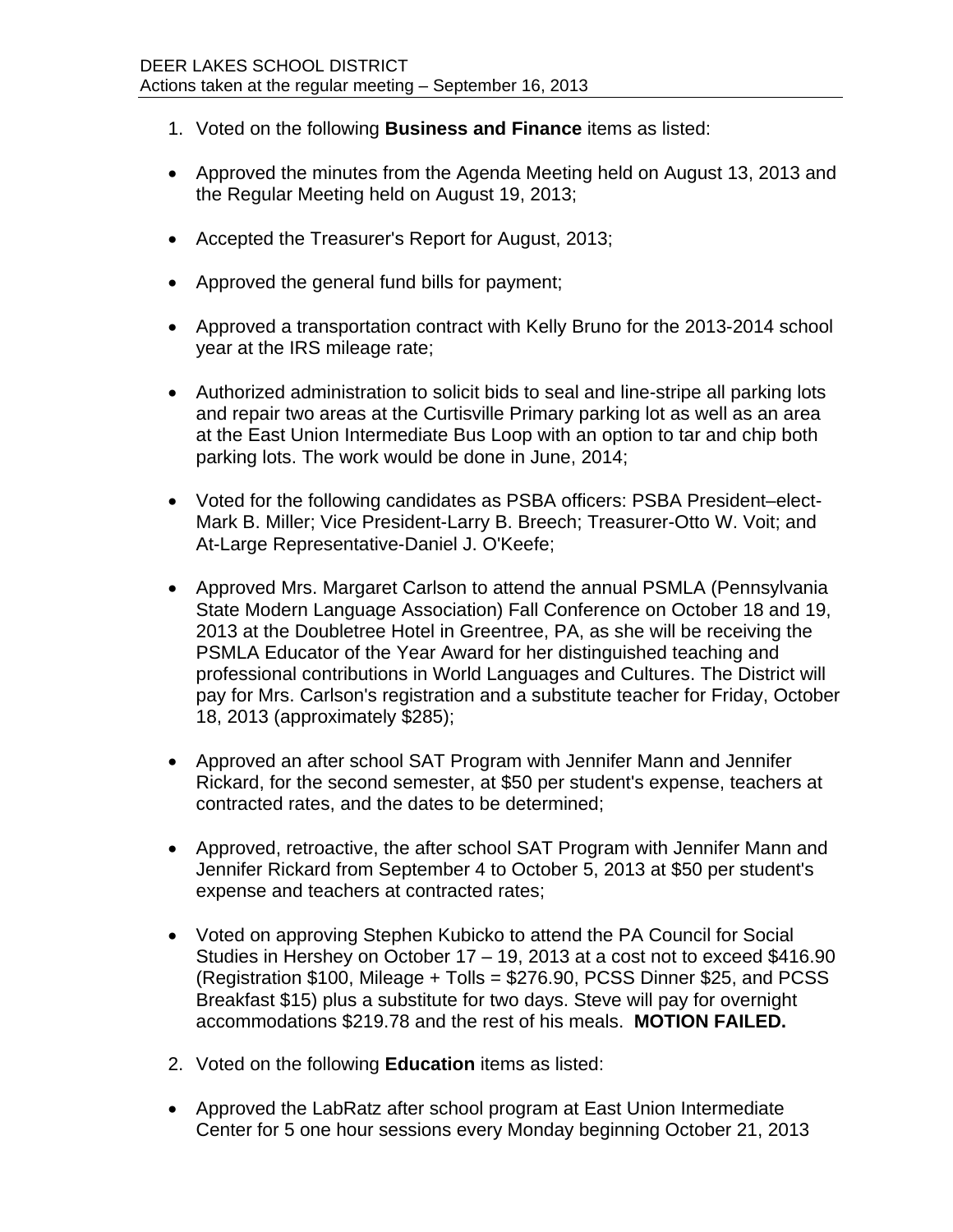and ending on Monday, November 25, 2013. Students will be charged \$65.00 to participate and admission will be upon a first come basis. Use of the facility (per board policy) is \$50.00 per night;

- Approved the after school tutoring program at East Union Intermediate Center utilizing high school students. The six week program will cost approximately \$450.00. (Per the Collective Bargaining Agreement, one teacher per night to coordinate assignments, contact parents and supervise the sessions.) The high school students will receive a letter of involvement that can be used when applying for scholarships. All students involved in the program are responsible for providing their own transportation home;
- Approved Miss Kristen Olinski (Duquesne University) to complete 15 hours of field experience at East Union Intermediate Center with Mrs. Soxman, Ms. Gibson, Mr. Williams and Mr. Slobada. All clearances are updated and a letter from Duquesne has been received confirming this requirement; and Chelsea Zanger (California University of PA) to observe Mary Ann Ryan on either Oct. 4, 11, 25, Nov. 8 or Nov. 15. (Pending clearances);
- Approved Homebound Instruction for an 11th grade student until November 1, 2013;
- Approved the revised job description for the In School Suspension Coordinator;
- Approved Jackie Jaros, John Baker, 6 High School and 6 Middle School student council members to attend the PASC State Conference at Boyerstown Area Senior High School on November 14-16, 2013. All expenses to be paid through Student Council funds. The only cost to the district is 2 substitutes for 2 days;
- Approved the following student teacher placements (retroactive to September 12, 2013 until October 18, 2013) from Clarion University: Courtney Hughes with Traci Clendaniel; Morgan Oberlander with Shane Slobada; and Daniel Wyant with Stephen Kubicko;
- Approved the following additional Independent Study students: Two (2) students - Wood/Fullem; Three (3) students - Calculus/Rickard; Two (2) students - Strings/Scholl.
- 3. Voted on the following **Policy** items as presented:
- Approved a first reading of revised Policy No. 218 Discipline (For use beginning with the 2014-2015 school year);